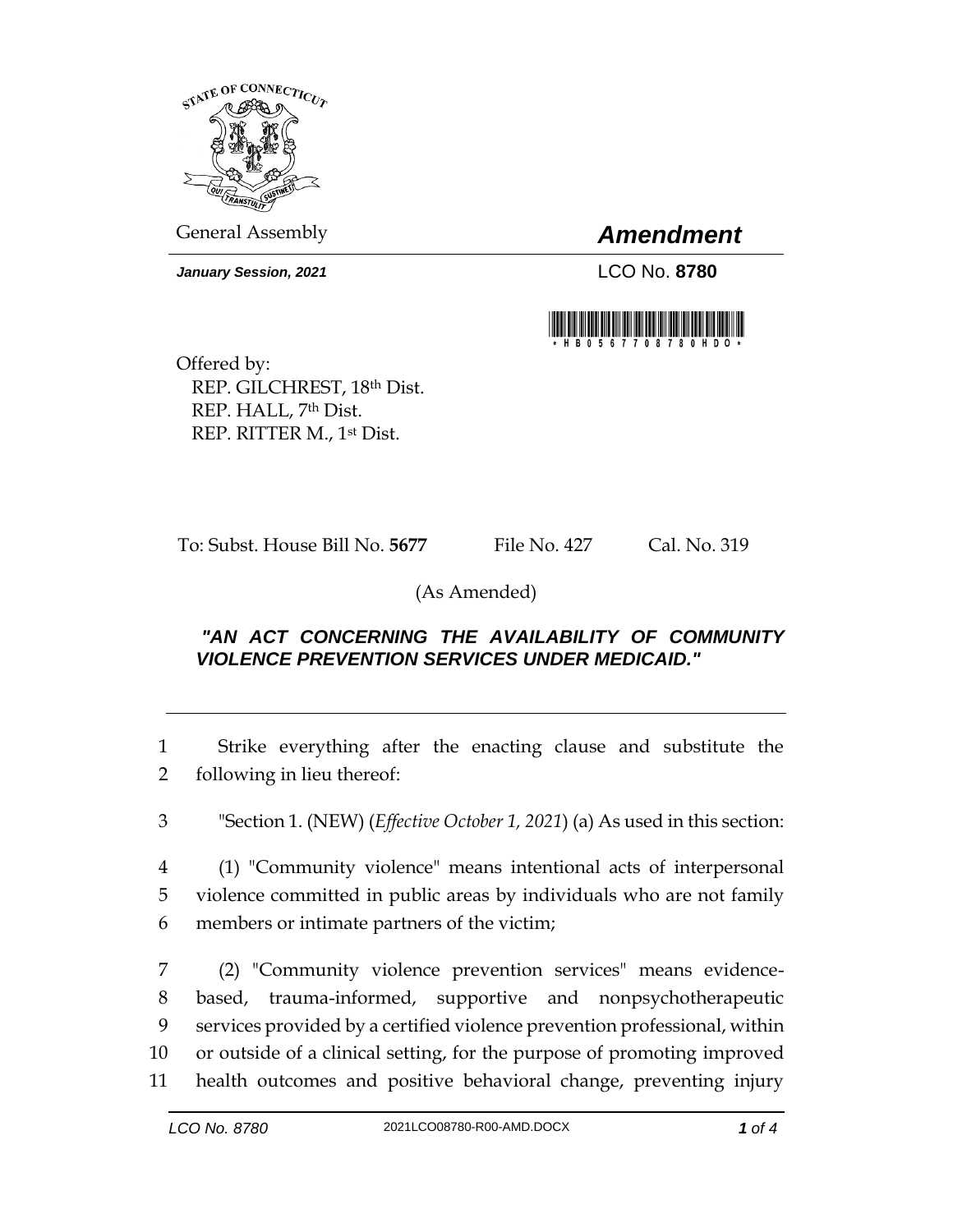recidivism and reducing the likelihood that individuals who are victims of community violence will commit or promote violence themselves. "Community violence prevention services" may include the provision of peer support and counseling, mentorship, conflict mediation, crisis intervention, targeted case management, referrals to certified or licensed health care professionals or social services providers, patient education or screening services to victims of community violence;

 (3) "Interpersonal violence" means the intentional use of physical force or power against other persons by an individual or small group of individuals;

 (4) "Prevention professional" has the same meaning as described by 23 the National Uniform Claim Committee (NUCC), or its successor, under NUCC Code Number 405300000X; and

 (5) "Certified violence prevention professional" means a prevention professional who meets all of the conditions specified in subsection (c) of this section.

28 (b) (1) On or before July 1, 2022, the Commissioner of Social Services, shall amend the Medicaid state plan to make community violence prevention services available, to the extent permitted by federal law, to any Medicaid beneficiary who has: (A) Received medical treatment for an injury sustained as a result of an act of community violence, and (B) been referred by a certified or licensed health care provider or social services provider to receive community violence prevention services from a certified violence prevention professional, after such provider determines such beneficiary to be at elevated risk of a violent injury or retaliation resulting from another act of community violence.

 (2) The Commissioner of Social Services shall seek any federal approvals necessary to implement this section, including, but not limited to, any state plan amendments or federal waivers by the federal Centers for Medicare and Medicaid Services. This subsection shall be implemented only to the extent that federal financial participation is available, and any necessary federal approvals have been obtained.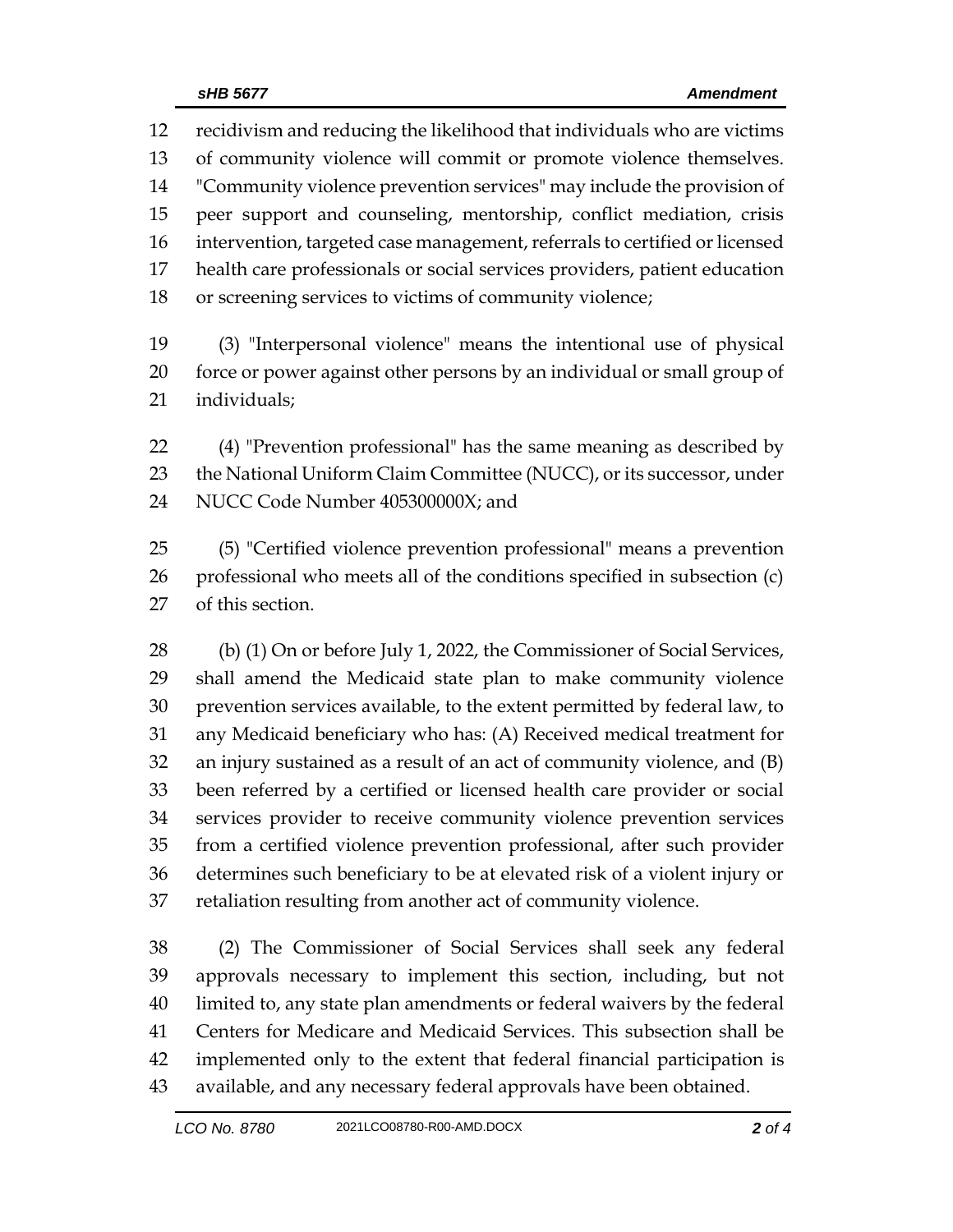(3) The provisions of this subsection shall be implemented only to the extent permitted by federal law. (c) Any prevention professional seeking certification as a certified violence prevention professional shall complete an accredited training and certification program for certified violence prevention professionals, approved in accordance with subsection (d) of this section and maintain such certification. (d) On or before January 1, 2022, the Department of Public Health shall approve at least one accredited training and certification program for certified violence prevention professionals. Such program shall include: (1) At least thirty-five hours of initial training, collectively addressing all of the following: (A) The profound effects of trauma and violence and the basics of trauma-informed care; (B) Community violence prevention strategies, including, but not limited to, conflict mediation and retaliation prevention related to community violence; (C) Case management and advocacy practices; and (D) Patient privacy and the federal Health Insurance Portability and Accountability Act of 1996, P.L. 104-191, as amended from time to time, (HIPAA); and (2) At least six hours of continuing education every two years. (e) Any entity that employs or contracts with a certified violence prevention professional to provide community violence prevention services shall: (1) Maintain documentation that the certified violence prevention professional has met all of the conditions described in subsection (c) of